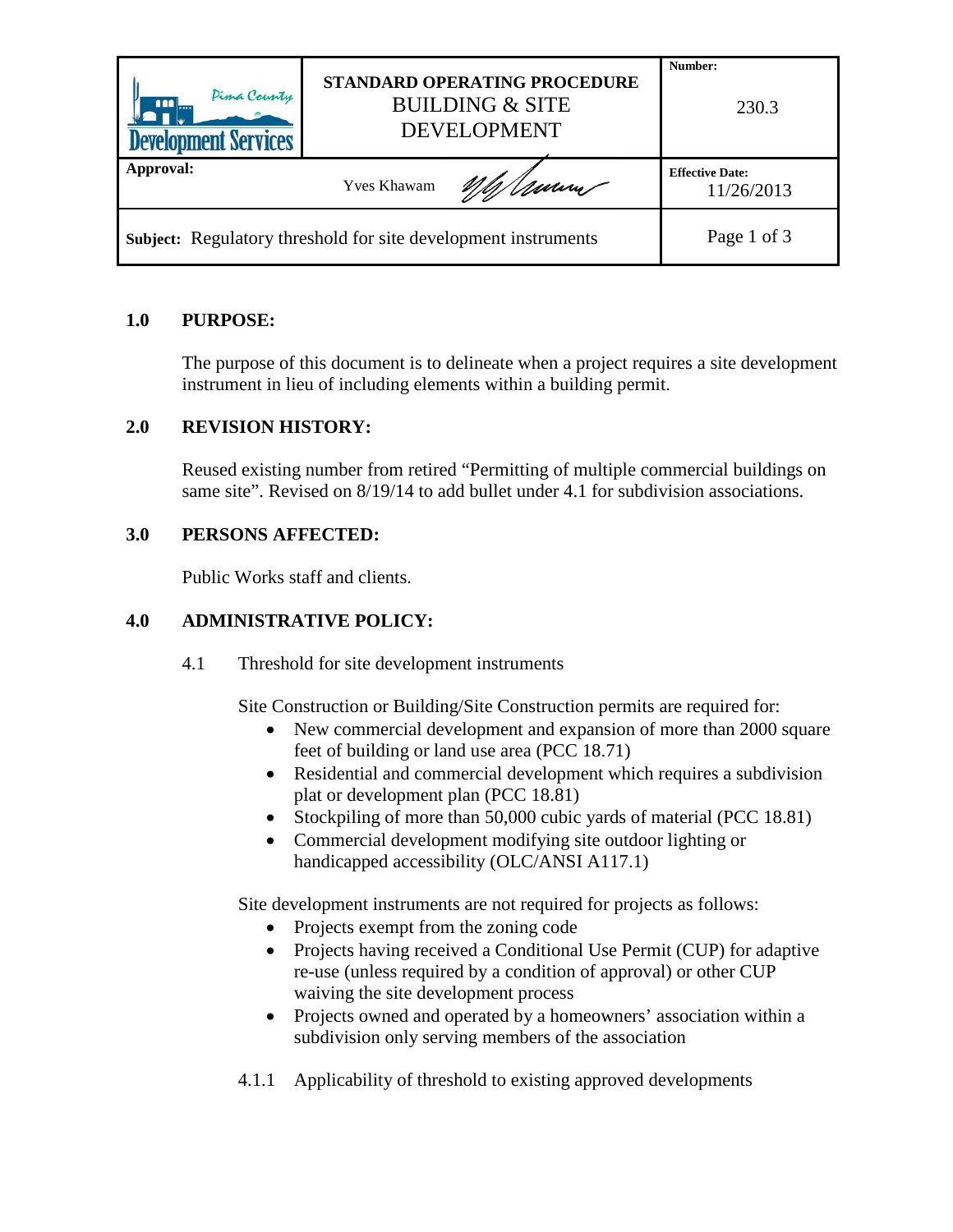

Expansions/revisions to developments shall be treated based on whether the expansion/revision is occurring within or outside the currently approved development footprint. The Subdivision and Development Review Committee (SDRC), or representative thereof, shall evaluate and make a determination as to whether the proposed modification meets the threshold in accordance with this document.

4.1.2 Expansion of development outside existing/approved development footprint

Expansion of development outside existing/approved development footprint shall require a site development instrument approval when meeting threshold outlined in Section 4.1.

4.1.3 Expansion of development within existing/approved development footprint

> Expansion of development within the existing/approved development footprint is subject to the threshold outlined in Section 4.1 with the following exceptions:

- Change of use, unless bound by specific entitlement conditions limiting use (i.e., rezoning, conditional use, etc.)
- New buildings erected within the footprint of prior approved buildings
- New buildings incidental to the main use and not contributing to an overall increase in site use intensity
- Enclosure of and/or expansion into ancillary areas (i.e., breezeways, walkways, porches, etc.) on existing impervious non-parking areas and with existing parking meeting current parking requirements
- 4.2 Processing revisions to site instruments

If a revision to a prior approved development instrument exceeds the threshold as outlined in Sections 4.1, the revision shall be subject to review associated with the revised area (including solely for outdoor lighting). If the revision does not exceed the threshold as outlined in Sections 4.1, a revision shall not be required, but may be submitted and processed solely to track development history on the site. Such a revision shall not be routed for review.

4.3 Building Permits